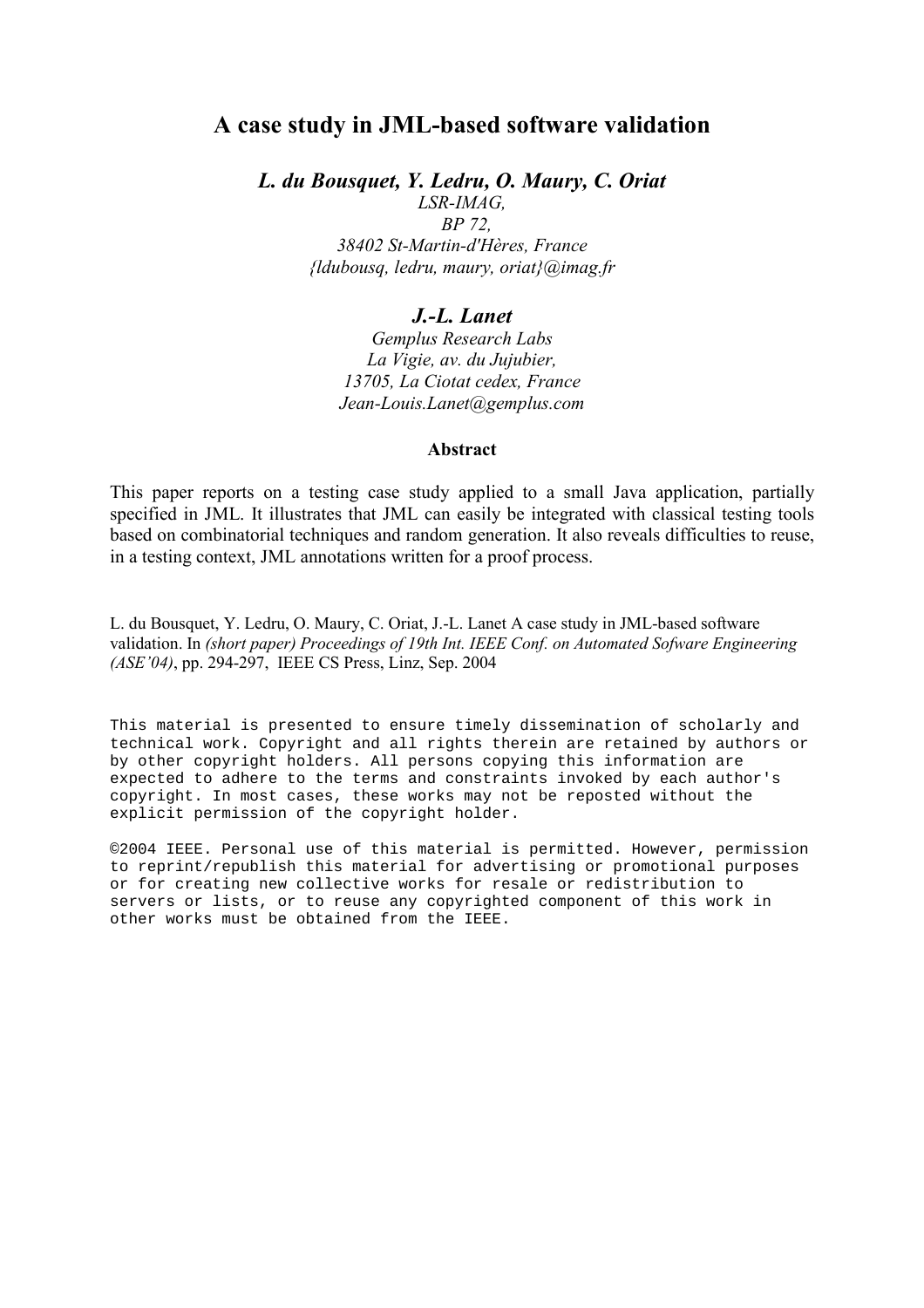## **A Case Study in JML-based Software Validation**

L. du Bousquet Y. Ledru O. Maury C. Oriat LSR-IMAG, BP 72, 38402 St-Martin-d'Hères, France {ldubousq, ledru, maury, oriat}@imag.fr

### **Abstract**

*This paper reports on a testing case study applied to a small Java application, partially specified in JML. It illustrates that JML can easily be integrated with classical testing tools based on combinatorial techniques and random generation. It also reveals difficulties to reuse, in a testing context, JML annotations written for a proof process.*

### **1. Context and motivations**

The automation of validation activities (test and proof) often requires a model or specification of the system under validation. Since the development of a model may be an expensive task, it makes sense to try to reuse the same model in several development activities. This also ensures some consistency between these phases. This paper reports on an attempt to *reuse* a JML specification, developed for a proof activity, during a testing phase.

JML (Java Modeling Language) is a behavioral interface specification language that can be used to specify Java modules [3, 5]. JML annotations adopt a "design by contract" style of specifications, which relies on three types of assertions: class invariants, preconditions and postconditions. Several kinds of validation tools [1] take advantage of JML specifications: testing, static analyser and proof tools. From a practitioner's point of view, the syntax of JML, based on Java, makes it easier to read and to write specifications.

In the past years, Gemplus has led several research projects related to the formal development of smart card applications. Recently, Gemplus has adopted JML in research projects dedicated to the proof of Java Card applications [2]. Our case study started from a simplified banking application, developed in Java. The application was partially validated by Gemplus during a proof process which added JML annotations. Several errors were found and corrected. A second validation step, based on test, was carried out by

J.-L. Lanet Gemplus Research Labs La Vigie, av. du Jujubier, 13705, La Ciotat cedex, France Jean-Louis.Lanet@gemplus.com

the LSR, with little visibility on the previous proof activity. In particular, the LSR team did not know which parts of the requirements were not formally specified, and which parts of the code and the specification were not proved automatically<sup>1</sup>. This paper reports on this second validation step, organised to experiment two of our testing tools, and to answer the following questions:

- 1. Is JML, written for proof, easily reusable for test?
- 2. Is JML well-suited for validation by test?

### **2. Case study**

The case study is a simplified version of a real banking application which deals with money transfers. It was initially developed as a case study to validate the Jack prover [2]. The application allows to create accounts, to consult them and to make money transfers from one account to another. "Transfer rules" (either saving or spending rules) can be defined to schedule periodical transfers. The application also allows to convert money from one currency to another.

The banking application code is composed of eight classes: an *account* class, an *account manager* that creates and deletes accounts, a *transfer* class that defines spending and saving rules to transfer money from an account to another according to different thresholds, a *balance* class that allows the customer to have access to his accounts, a *currency converter*, and three classes dedicated to of the transfer rule implementation.

This application has a total of 518 lines of Java, annotated with 615 lines of JML (table 1). 362 of the 615 lines of JML correspond to invariants, pre- and postconditions. Postconditions (the ensures clause) represent most of the JML assertions, especially in classes AccountMan src and Balance src where they are dedicated to the specification of error codes. The remaining 253 lines of JML correspond to loop invariants, to additional keywords such

<sup>1</sup> At the time of this experiment, the Jack proof tool was still under development, and some aspects of the specification, such as float numbers, were not yet covered.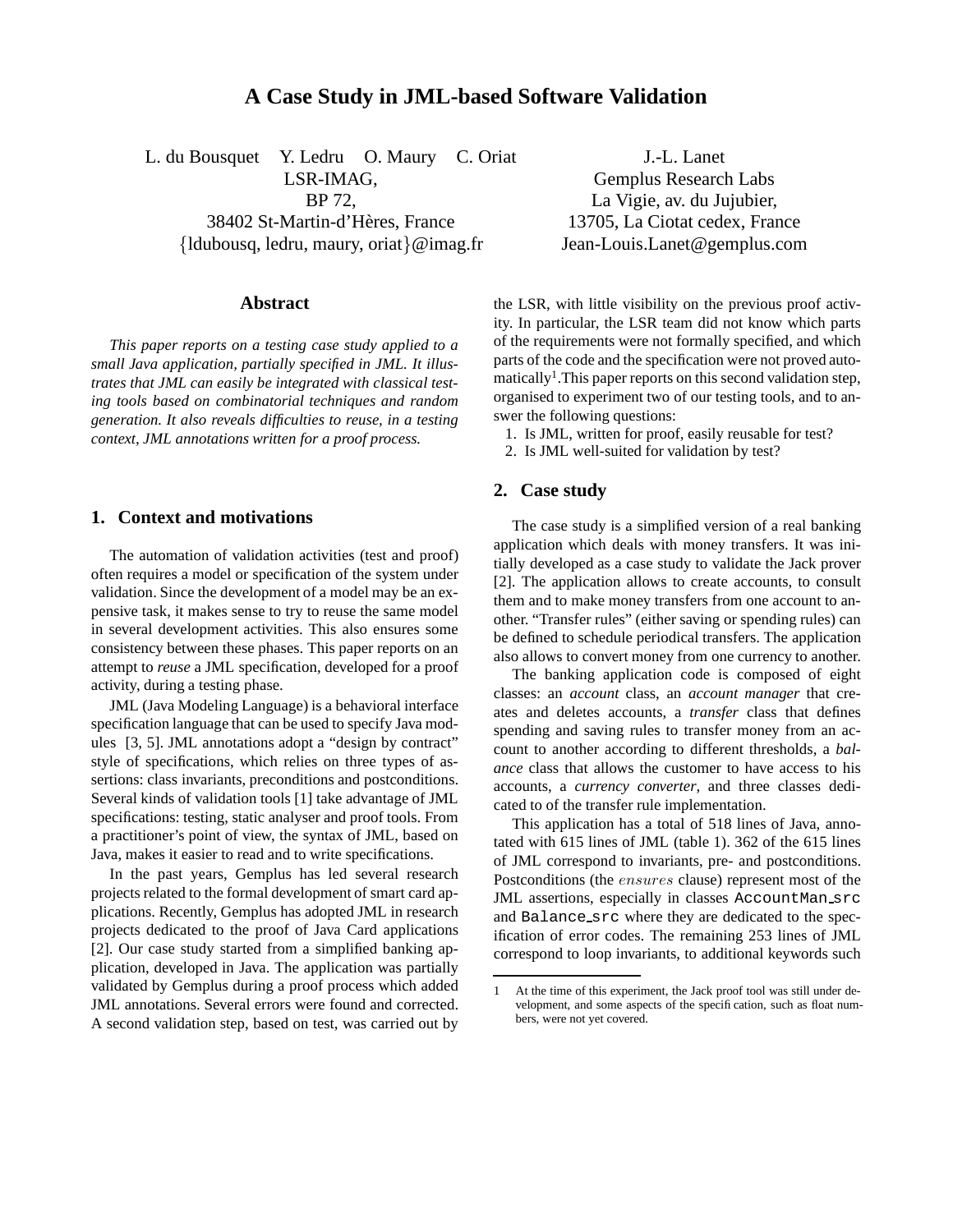|                |            |                |                      | nb. of lines of JML |          |         |              |       |
|----------------|------------|----------------|----------------------|---------------------|----------|---------|--------------|-------|
| Classes        | Java lines | Java Doc lines | number of<br>methods | invariant           | requires | ensures | exsures      | total |
| Transfer_src   | 116        | 34             |                      | 5                   | 6        | 108     | 6            | 150   |
| AccountMan-src | 105        | 51             | 8                    | 17                  | 8        | 9       | 7            | 236   |
| Currency_src   | 93         | 20             | 7                    | 7                   | 7        | 6       | 7            | 28    |
| Balance_src    | 64         | 38             | 3                    | 1                   | 2        | 37      | 2            | 58    |
| Spending_rule  | 40         | 33             |                      | 20                  | 13       | 6       | 1            | 42    |
| Saving_rule    | 40         | 33             | C                    | 20                  | 13       | 4       | 1            | 42    |
| Rule           | 22         | 23             | 5                    | 3                   | 6        | 6       | $\mathbf{2}$ | 23    |
| Account        | 30         | 20             |                      | 5                   | 8        | 9       | 7            | 36    |
| Total          | 518        | 251            | 41                   | 81                  | 63       | 185     | 33           | 615   |

**Table 1. Metrics in the Banking example**

as the *modifies* clauses, or to comments. The fact that the number of JML annotation lines is larger than the Java code length is mainly due to the proof process.

### **3. Validation step**

The main purpose of the work was to find some errors in the code. To be more precise, we tried to find some inconsistencies between the code, the JML assertions and the informal requirements. Three cases can be identified.

- The JML assertions and the code are not consistent. It is detected during the test, when a JML assertion is violated or when an unexpected exception is raised.
- The JML assertions are inconsistent with the informal requirements but consistent with the Java code. Such an error can only be detected thanks to a human analysis of the JML assertions or of the test executions.
- The JML assertions, the code and the informal requirements are consistent with one another, but the observed behavior reveals that some common sense requirements have been overlooked.

Two LSR teams worked separately during 3 days, to produce some test data sequences and execute them.

### **3.1. Code review and random testing**

One team first carried out a code review and then used a random testing approach, using the Jartege tool. Jartege (Java Random Test Generator) [7] was developed by the LSR. It enables random dynamic generation of unit tests for Java classes specified in JML.

*Random testing tool principles* Jartege interacts with the program under test and chooses randomly one of the methods whose precondition is true. The method is then executed by the system under test, and Jartege proceeds iteratively to build a large sequence of calls. The test sequences generated by Jartege can be saved and replayed later. The random aspect of the tool can be parameterized in several ways, in order to control and target the testing effort:

- 1. Some *weights* are associated with classes and operations by the user. Classes and operations are chosen by Jartege according to these weights. In particular, it is possible to forbid to call some operation by associating a null weight with it.
- 2. It is possible to control the number of instances of a class with creation probability functions. This feature permits either to create a few instances of a class and make numerous method calls to these instances, or to create many instances of this class.
- 3. Jartege allows to define generators for some primitive parameter of a given method. This is particularly useful for operations with a strong precondition.
- 4. Jartege allows one to write test fixtures, in a similar way to JUnit [4], with setUp and tearDown methods.

Jartege is written in Java. It uses Java introspection to discover the available operations of each class under test. Each generated call is executed in order to eliminate calls which violate an entry precondition. Some Jartege classes have been specified in JML, and tested with itself.

*Results of the team* The code review phase took one personday. and detected four errors. Those were corrected before the random test phase. In its turn, the test phase allowed to reveal five new errors or suspicious situations in one day.

#### **3.2. Requirements based combinatorial testing**

*Approach* The second team used a combinatorial testing approach. First, some general properties from the requirements were identified. For example, the transfers must be done if the money amount is correctly set, and if the accounts exist and are different. Moreover, a transfer operation between two accounts must modify them as expressed and must not modify other accounts (no side-effect).

Then, the test cases were derived from the properties. To do that, some "abstract scenarios" were first expressed to define sets of similar test cases. Thus, to test the previous informal property, one should try to transfer some money between (non)existing accounts, with (in)valid values. Every time, the set of existing accounts should be consulted to detect possible side-effects.

*Combinatorial tool principles* To express abstract scenarios, the Tobias tool was used [6]. Tobias is a LSR tool designed for combinatorial testing. It is used to instantiate the abstract scenarios into executable test cases for JUnit. For example, S1 (see below) performs a money transfer from *b1* to *b2* with amount *c*. The transfer is followed by a balance check of account *a*. The tool will expand this abstract scenario, producing all possible combinations of parameters *b1*, *b2*, *c* and *a*. S1 will produce 320 test cases.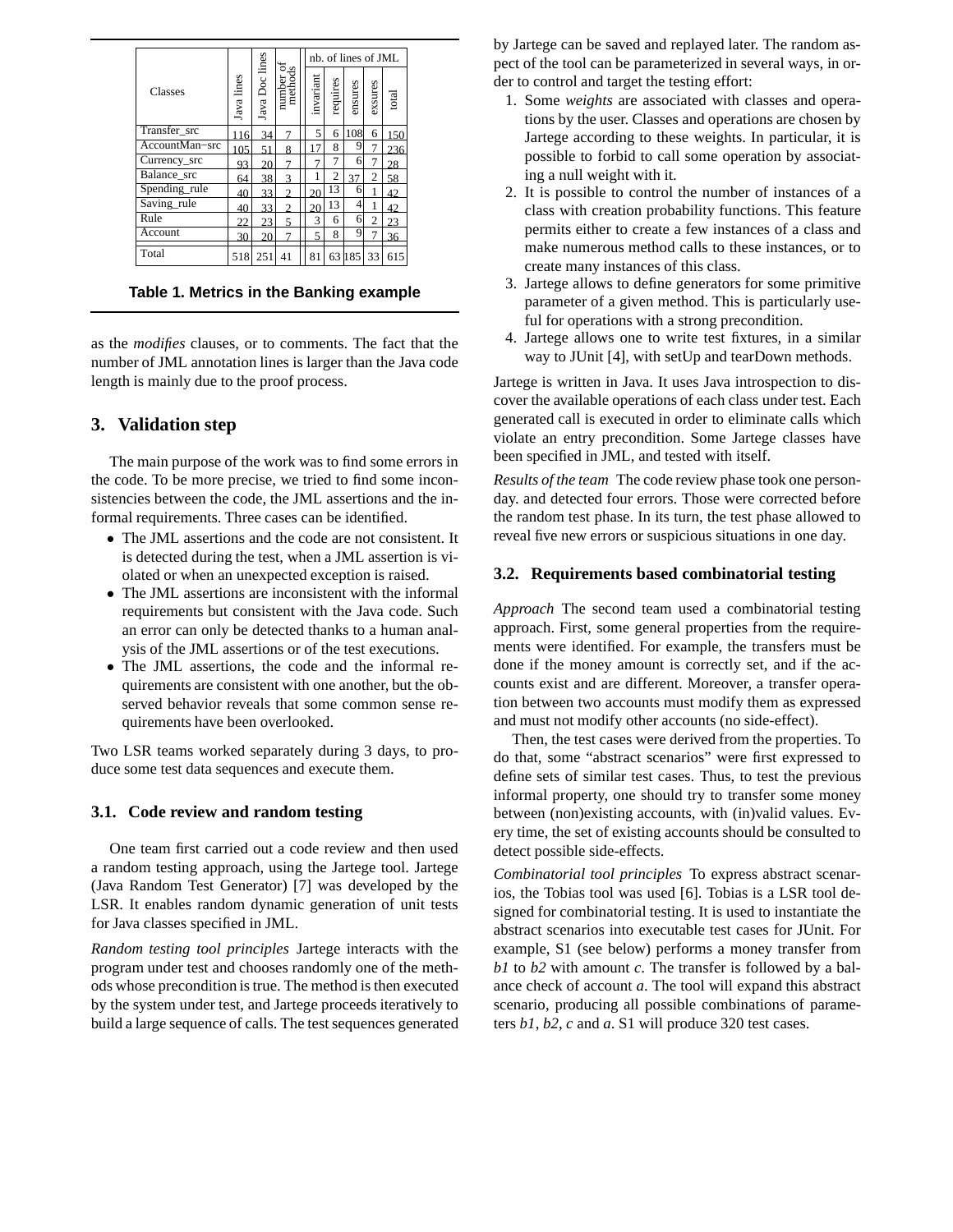Scenario S2 was designed to test the currency converter. The S2 expression defines three tests. They first set the currency to respectively FRF, EUR or CHF and then they display the value of 1 FRF into the chosen currency.

> $S1 = \text{transfers.M1}$ ; balance.M2  $S2 =$  currency. $M3$ ; currency. $M4$

 $\sqrt{ }$  $\int$ 

 $\overline{\mathcal{L}}$ 

$$
M1 = \{transfer(b1, b2, c)|b1, b2 \in \{1, 2, 3, 100\},\ c \in \{100.0, 99.9, 1000, 0, -2.1\}
$$
\n
$$
M2 = \{getAccountsVector(a); getBalances(a) | a \in \{0, 1, 2, 3\}\}
$$
\n
$$
M3 = \{setCurrentcy(f)|f \in \{'FRF', 'EUR', 'CHF'\}\}
$$
\n
$$
M4 = \{amountTobisplay(1.0)\}
$$

Tobias test schemas are one of the original points of the tool. Unlike JML-JUnit which only issues a single method call per test case, Tobias starts from a schema which corresponds to a sequence of method calls and generates the combinations of all parameters and all methods of the schema. This allows to use a combinatorial approach on the basis of an abstract test case (the schema) which corresponds to a behaviour targeted by the test engineer.

Test schemas capture the knowledge of the test engineer in a very compact and abstract form. From Gemplus viewpoint, the ability to express very abstract test cases (schemas) from which a large set of executable tests can be automatically generated, was considered to be *really* interesting. It is cheaper to write and to maintain; and the systematic unfolding of schemas may produce some test sequences that were not originally imagined.

*Results of the team* The team produced 17 abstract scenarios (organized into 7 properties), which were instantiated into 1241 test cases (40 000 Java code lines for JUnit). It took 6 person-days to analyze the specification, produce the abstract scenarios, execute the tests and analyze the traces. 16 errors or suspicious situations were discovered.

#### **3.3. Found errors or suspicious situations**

At the end of both processes, 18 different errors or suspicious situations were uncovered<sup>2</sup>. We say that there is an error when the JML assertion checker raises an exception. We call suspicious situations the cases where formal specification and code have the same behavior, but do not correspond to the informal requirements or to common sense. The 18 errors can be classified as follows.

*Floating-point approximations.* 5 cases are related to the floating-point approximations (err. 3, 4, 5, 6, 18). The floating point type is used to represent the account balance. The errors occur when the postcondition and the code compute

|                | team 1         |                   | team 2         |                   |                        |
|----------------|----------------|-------------------|----------------|-------------------|------------------------|
| Err.           | Code<br>review | Random<br>testing | With<br>Tobias | Type of error     | Method of<br>detection |
| 1              |                |                   | X              | limit             | human oracle           |
| $\overline{c}$ |                |                   | X              | limit             | human oracle           |
| 3              | X              |                   | X              | floating-point    | code $rev + JMI$ , or. |
| 4              |                | $\mathbf x$       | X              | floating-point    | JML oracle             |
| 5              |                | X                 | X              | floating-point    | <b>JML</b> oracle      |
| 6              |                | X                 | X              | floating-point    | <b>JML</b> oracle      |
| $\overline{7}$ |                |                   | X              | postcondition     | <b>JML</b> oracle      |
| 8              |                |                   | X              | postcondition     | <b>JML</b> oracle      |
| 9              |                | $\mathbf x$       | X              | design            | <b>JML</b> oracle      |
| 10             | X              |                   |                | design            | code review            |
| 11             |                |                   | X              | limit             | human oracle           |
| 12             |                |                   | X              | limit             | human oracle           |
| 13             | X              |                   | X              | design            | code rev + Java ex.    |
| 14             | X              |                   |                | postcondition     | code review            |
| 15             |                | $\mathbf x$       | X              | several*          | Java exception         |
| 16             |                |                   | X              | counter-intuitive | human oracle           |
| 17             |                |                   | $\mathbf x$    | counter-intuitive | human oracle           |
| 18             |                |                   | X              | floating-point    | human oracle           |

\*precondition mistake, under specification, or design mistake

### **Table 2. Errors detected**

the same "value" in different ways:  $(x+y)-z$  or  $x+(y-z)$ . The result is different because with float, + and - operations are not commutative due to their limited precision<sup>3</sup>.

*Limit.* 4 cases are dealing with "limits" (err. 1, 2, 11 and 12). For example, a transfer rule can be registered with a time period of 0, which is forbidden in the informal requirements, but not in the JML specification. Also, one informal requirement says that there is no limit amount for a credit. So testers tried to credit one account with the Java pre-defined constant POSITIVE INFINITY. The fact that this operation is accepted was judged as a suspicious situation.

*Wrong postcondition.* 3 cases are in the postconditions, typically several \old arguments were forgotten. For instance, err. 14 is due to an assertion indicating that the new value of an attribute is equal to itself  $(a == a)$ . The correct assertion is  $(a == \text{old}(a))$ , saying that the value of the attribute has not been changed. This is a typical example of error that can not be discovered with a black-box testing approach, since the assertion is always true.

*Design mistake.* Three errors have been classified as design mistakes. One critical attribute is public instead of private (err. 10). It is possible to assign the same identifier to two different accounts if two account managers are created (err. 9). The banking application deals with threads, but there is no critical section to access an account (err 13).

<sup>2</sup> Errors 3, 10, 13 and 14 were fixed after the code review phase, to facilitate the random testing process.

<sup>3</sup> During the proof process, the approximation problem was not tackled.